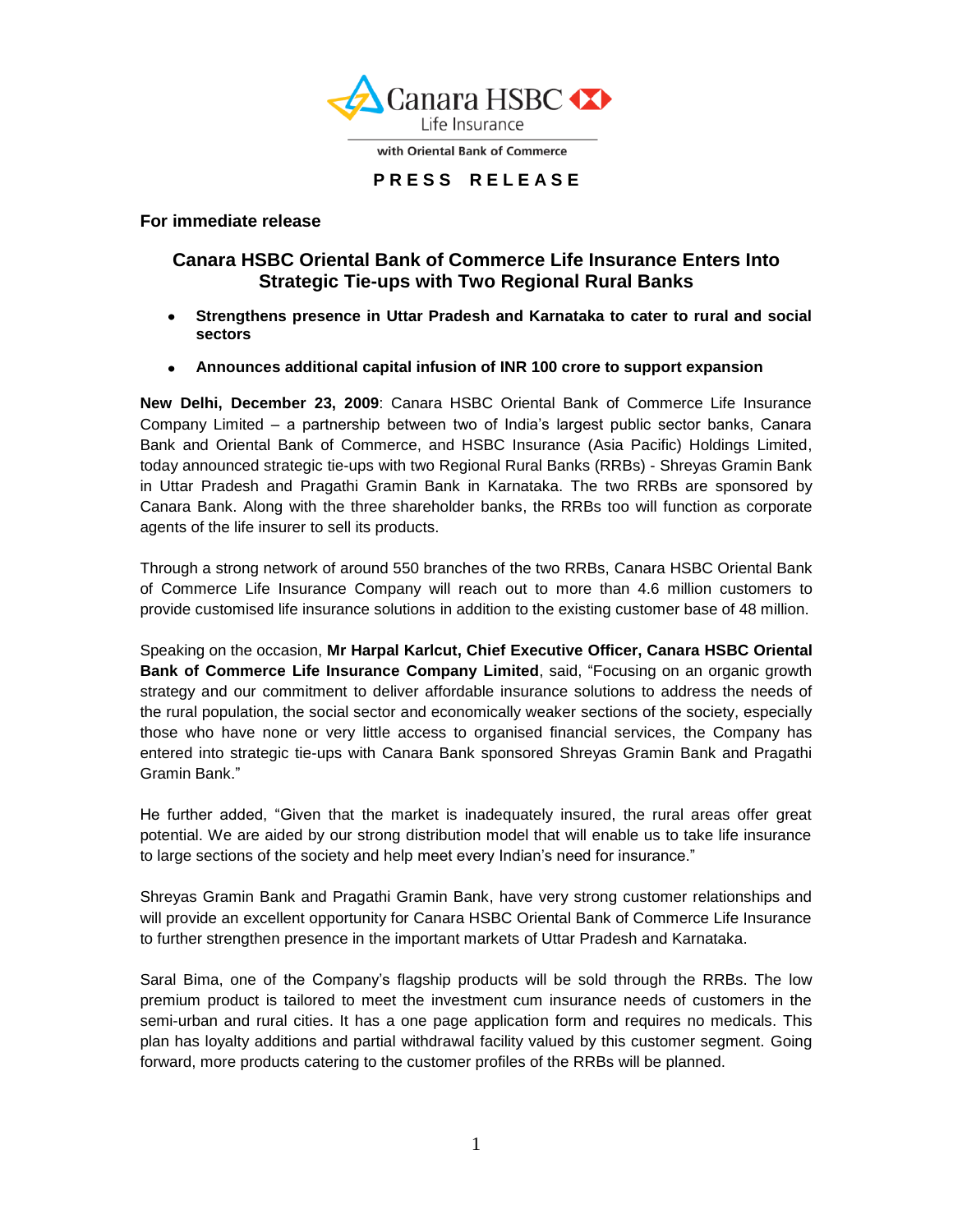In order to meet its expansion plans, the life insurer"s three shareholders have infused capital of INR100 crore on December 17, 2009 – increasing the total capital base to INR625 crore.

Mr Karlcut added, "The JV has strongly committed and aligned shareholders. With a capital base of INR325 crore, we were one of the most highly capitalized life insurance company at launch. The Company received a further infusion of capital on INR 200 crore in December 2008 and the three shareholders will infuse capital to support the Company"s growth as and when required."

---- ends ----

### **Notes to Editors**

Regional Rural Banks were established under the provisions of an Ordinance promulgated on the 26th September 1975 and the RRB Act, 1976.

#### **Objective**

- To ensure sufficient institutional credit for agriculture and other rural sectors.
- To mobilize financial resources from rural/semi-urban areas and grant loans and advances mostly to small and marginal farmers, agricultural labourers and rural artisans.

The area of operation of RRBs is limited to area as notified by Government of India covering one or more districts in the State.

#### **Ownership**

RRBs are jointly owned by Government of India, the concerned State Government and Sponsor Banks; the issued capital of a RRB is shared by the owners in the proportion of 50%, 15% and 35% respectively.

#### **Shreyas Gramin Bank**

Head Office: Aligarh, Uttar Pradesh Number of Districts Where Present: 7 (Aligarh, Agra, Etah, Firozabad, Hathras, Mathura, Kasganj) Total Number of Branches: 192

#### **Pragathi Gramin Bank**

"

Head Office: Bellary, Karnataka Number of Districts Where Present: 7 (Bellary, Kolar, Chitradurga, Shimoga, Raichur, Davanagere, Koppal) Total Number of Branches: 360